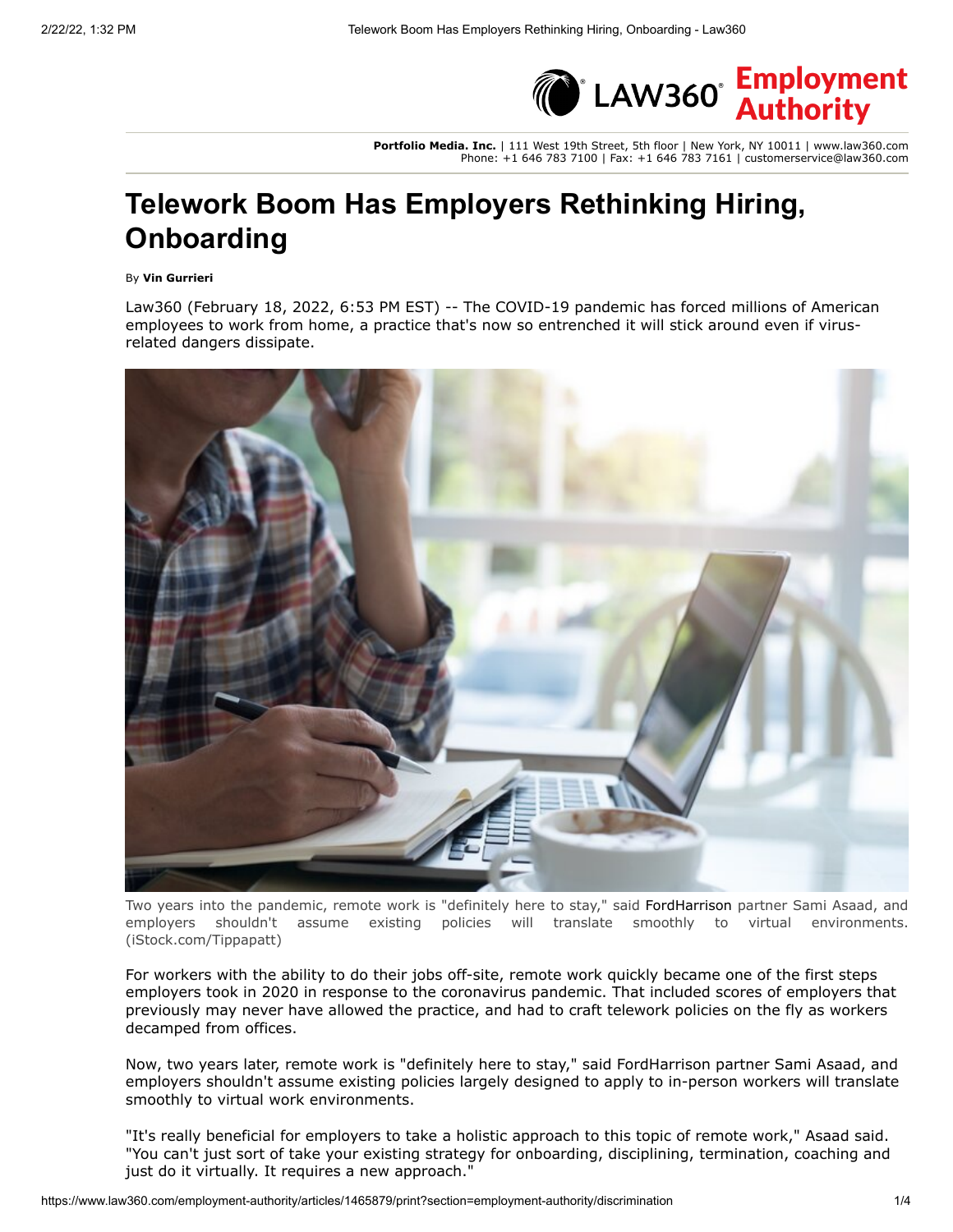The first of those areas, recruiting and onboarding new employees, is due for a fresh look as employers increasingly expand their reliance on remote work. Everything from the way workers are screened for virtual jobs to the format of interviews will need adjusting, attorneys say.

"I think it's important that companies reexamine all of their 'bringing an employee in the door' practices and policies and procedures," said Ellen Bronchetti, a partner at [McDermott Will & Emery LLP.](https://www.law360.com/firms/mcdermott-will)

Here, Law360 looks how employers may adjust recruiting and hiring practices designed when in-person work was the norm.

## **Track Exact Laws That Apply**

One benefit of the explosion in virtual work over the past two years is that it has given employers leeway to expand their potential pool of candidates by considering applicants who don't live close to a company's offices but can perform work from anywhere.

However, that potential advantage has drawbacks — workers who virtually clock in may trigger a slew of state and local laws that employers might have never dealt with or even know**n** about.

"The number one thing is employers need to know that if they hire somebody in a jurisdiction, they have just become an employer in that jurisdiction. And that comes with a lot of potential implications," Asaad said.

For example, employers will have to pay unemployment and workers' compensation in the jurisdiction where a virtual worker is located, comply with laws in that jurisdiction for particular employees pertaining to things such as taxes, wage-hour or training requirements, paid or family leave, mandated benefits, and a locality's specific anti-discrimination protections.

And when it comes to recruitment, Asaad said there are numerous new laws popping up, such as bans on prospective employers asking applicants questions about their salary or criminal history or laws that require details about potential salary in job advertisements.

"If your job post traditionally says, 'You're going to have to pass a criminal background check,' and you're recruiting in a jurisdiction that has [a] ban-the-box [law], you have to make sure you take that out of your job post," Asaad said. "You can end up running afoul of the jurisdiction's employment laws before you've even hired your first employee if your recruitment does not comply with the recruiting laws in that jurisdiction."

Additionally, Asaad pointed out that jurisdictions across the country have different categories that are covered under anti-discrimination laws, and employers may end up running afoul of those state or local statutes if they aren't paying attention to exactly what is protected.

While a person's place of residence isn't shielded under anti-bias laws, employers might also land in legal hot water if they exclude people from defined locations or regions for virtual jobs. A jilted applicant could potentially claim that an employer's exclusionary policy had a discriminatory impact on, for example, people of particular races or ethnicities in a particular region.

"You could find yourself in a claim that you're not hiring in specific areas of the country due to [there being] a higher group of racial backgrounds in that area," Bronchetti said. "You could have a disparate impact if you decide I'm not going to hire employees from a certain area and whether or not that's trying to exclude certain protected categories from joining the workforce."

## **Match Interview Format to Job Expectations**

After the recruiting and screening process plays out, the growing shift toward virtual work will also require significant adjustment to employers' long-standing methods for conducting interviews.

Travis Gemoets, a Los Angeles-based partner at [Jeffer Mangels Butler & Mitchell LLP](https://www.law360.com/firms/jeffer-mangels), noted that there are two kinds of remote work positions — those in which there is an expectation that an employee will return to an office when it is feasible, and those that are understood to be permanently remote.

When interviewing applicants, it behooves employers to figure out which category an applicant falls under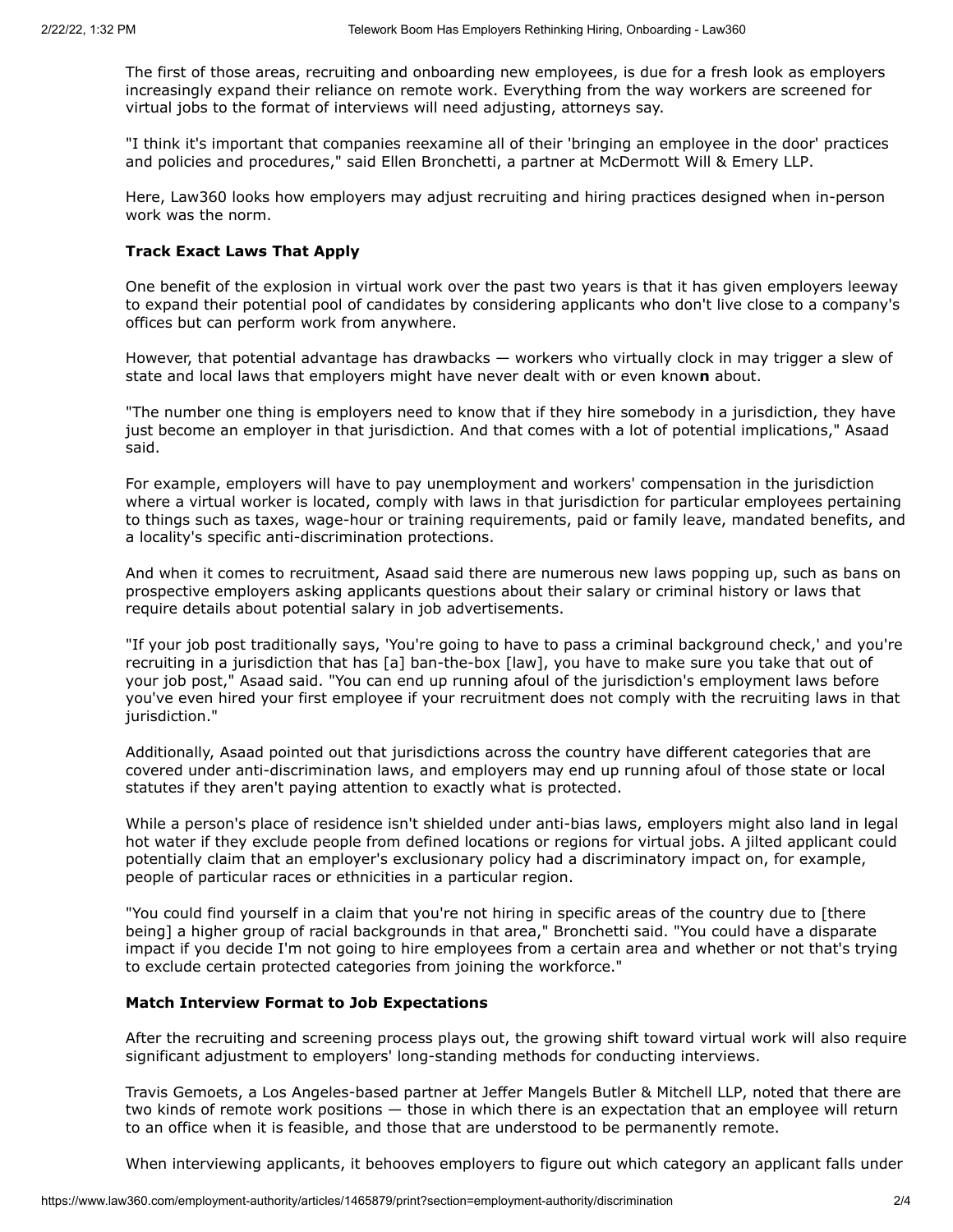and tailor the interview process to those long-term expectations about where a potential new hire will be located, according to Gemoets.

For some employers, that may mean using an entirely virtual hiring process even when in-person interviewing is an option.

"With … permanent remote work, I have no problem having the entire hiring process be via telephone and Zoom," Gemoets said. "For a job that's going to be remote for the foreseeable future … I don't see the need of having an in-person aspect of the interview process."

However, if there is an expectation that the job will eventually transition out of an initial remote work arrangement, Gemoets said it benefits employers to meet potential new hires in-person to, at the very least, let them get acclimated with a company's physical settings and the logistics of getting to work.

"I recommend that if you are going to hire [someone] for a job that at some point is going to have an inperson component to it, have at least one meeting be in person. And that doesn't even have to be the final meeting," Gemoets said.

#### **Guard Against Inadvertent Bias**

One issue that can arise specifically in the context of virtual interviews that wouldn't otherwise come up when applicants interview in person is the employer's representative potentially learning too much about an applicant's personal life when they get a peek into their home.

That might mean pictures or artwork on a job applicant's wall that tips an interviewer off to the person's religion, sexual orientation or political affiliation.

Even something as seemingly benign as an applicant's children playfully sneaking into the room shows a prospective employer that the individual has kids, and some jurisdictions include familial status as a protected characteristic, according to Asaad of FordHarrison.

Although people are usually careful in how they stage video meetings and interviews or use a filter to block out their background, many applicants either won't think to do so or may not do so to the extent they should. That potentially puts employers in a position where a discrimination claim can be made against them if they don't hire that person.

"If a worker is giving you a window into their private life, you may see, for instance, knickknacks or posters that reveal things like ethnicity, culture, sexual orientation [or] religion," Asaad said. "As a hiring manager or committee conducting an interview, you don't want to be accused of making a decision based on some protected characteristic that you just happen to see in the employee's home."

To mitigate that risk, Asaad suggested employers as a best practice could instruct applicants ahead of an interview to make sure they select a quiet spot with a clear background.

"Giving instructions for what spaces look like for an interview might be a good idea,"Asaad said. "Of course, the other way to do it would be that whoever's conducting the interview relays the relevant information to the hiring to the decision makers without revealing the protected characteristics that are not relevant to the job."

#### **Make Sure New Hires Aren't Stranded**

If a virtual job candidate lands a position, employers aren't out of the woods when it comes to adjusting long-standing practices for integrating them into the workforce.

Prior to the pandemic, McDermott's Bronchetti noted that onboarding a new employee might include having them get a dayslong orientation, in-person meetings with managers to go over policies and work expectations, a tour of the workspace and introductions to new colleagues.

But virtual work doesn't allow for many of those interactions, which often help people feel comfortable in their new job.

That might be especially so if an employer distills what were once multiday orientation sessions with oneon-one meetings into a few hours' worth of PowerPoint slides and a stack of documents sent to a worker's